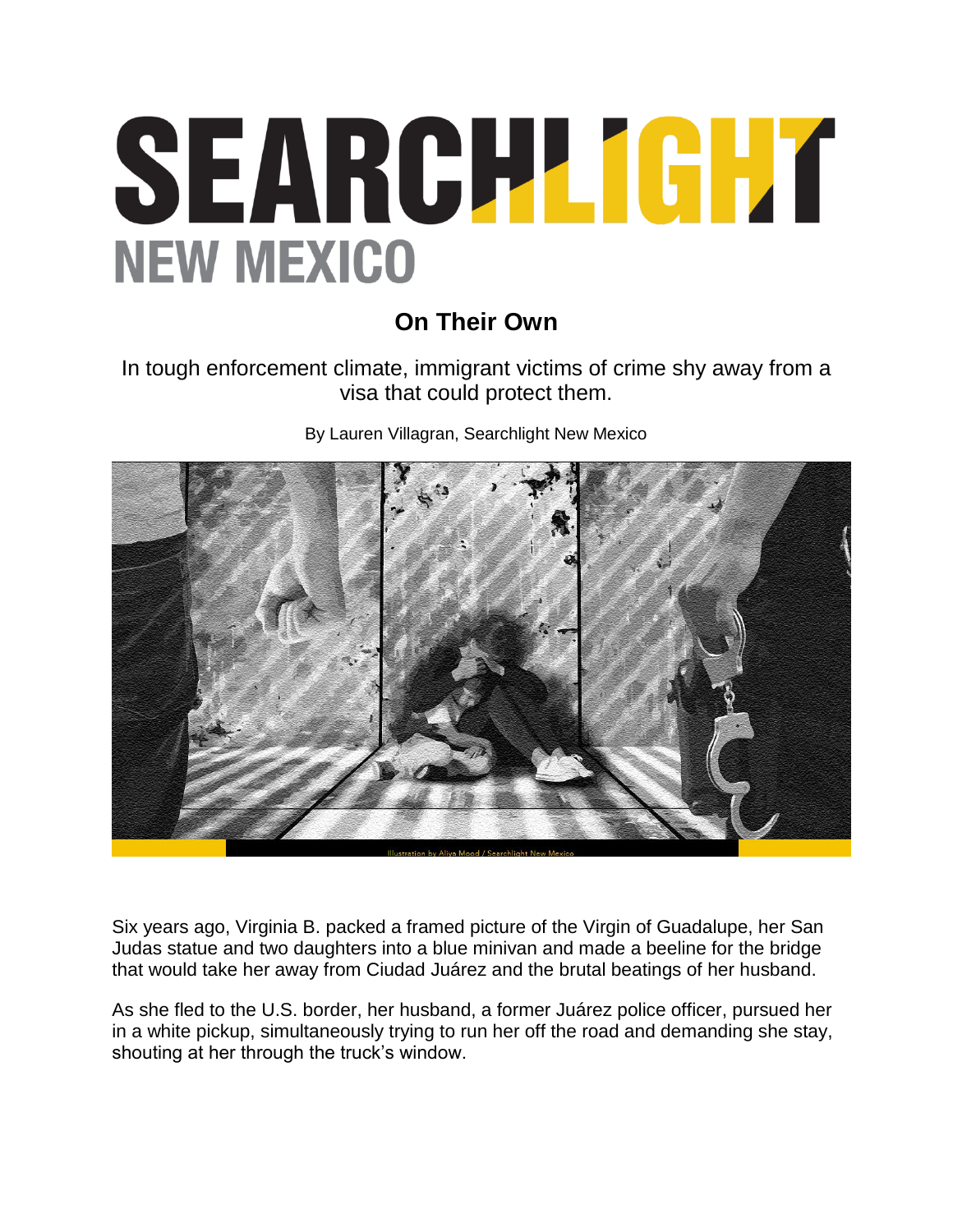Virginia made it through U.S. customs – legally, thanks to a temporary visa – but she wouldn't go back to Mexico. She took up residence in Hatch. Her husband followed – stalking her, attempting to kidnap her, crossing the border every week to threaten and terrify her.

The ongoing abuse made Virginia eligible for a special "U visa," available to immigrant victims of crime who suffer "substantial mental and physical abuse" in the U.S. and are willing to cooperate with law enforcement. For undocumented immigrant survivors living in the shadows, the visa offers a path to legal status.

But Virginia has been waiting five years, with no visa in sight. Policy changes under Trump and chronic agency understaffing have stalled the process for tens of thousands of applicants, while newly victimized immigrants are shrinking from applying, for fear of getting caught in the administration's deportation machine.

In 2018, U visa applications dropped for the first time since the government began issuing the visa in earnest in 2009, falling 6 percent, according to U.S. Citizenship and Immigration Services (UCSIS).

At the same time, a massive backlog of U visa applications has stretched wait times up to a decade – curbing victims' ability to escape abuse and hampering law enforcement's capacity to investigate and prosecute violent crime.



"There is an old saying: justice delayed is justice denied," said Mark D'Antonio, district attorney for New Mexico's Third Judicial District, which covers Doña Ana County.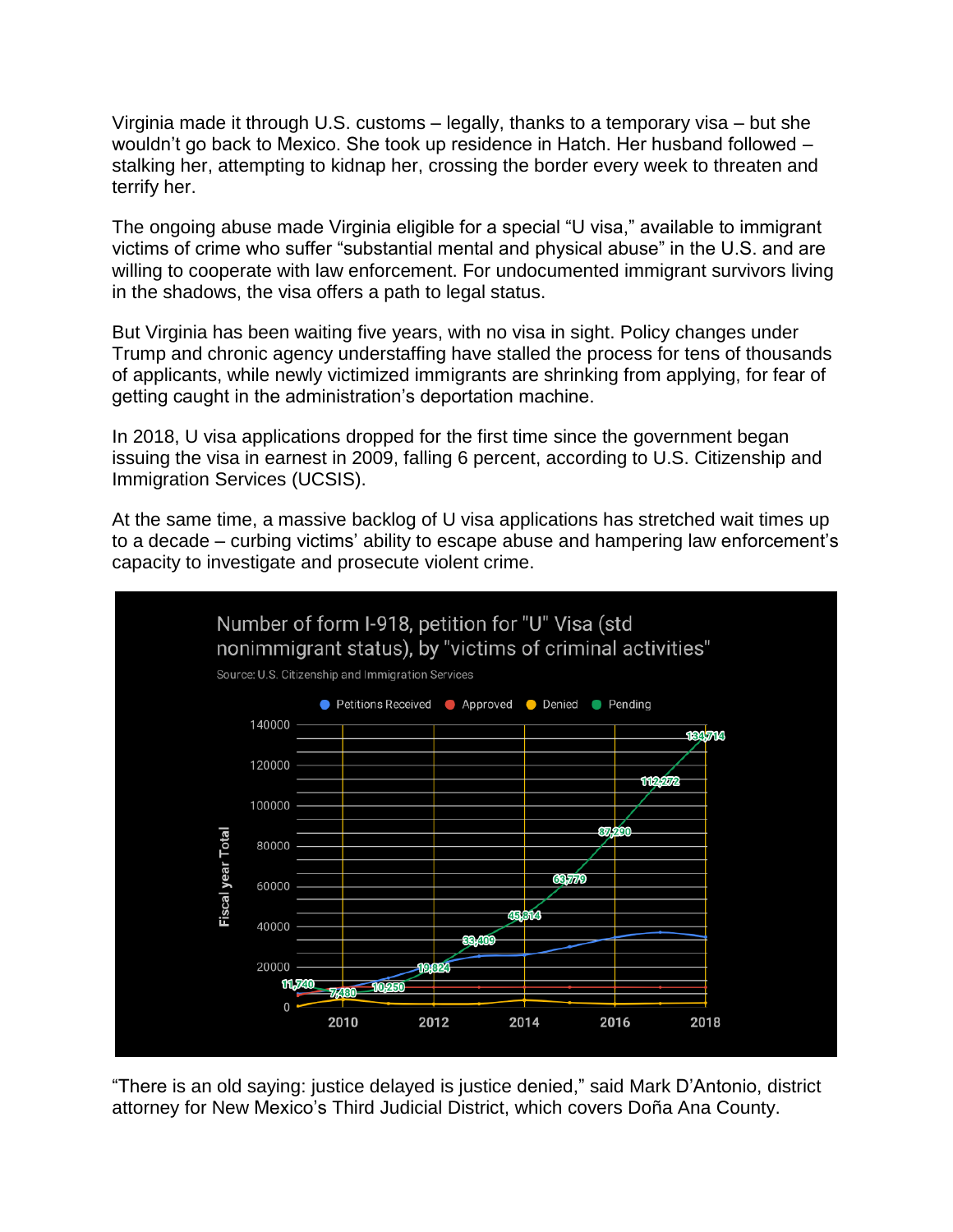"Same thing with the U visas. If you have to wait years and you are subject to the vagaries of ever-changing federal immigration law, then what's the point?"

On a recent afternoon, Virginia sat at her kitchen table in a rented trailer sandwiched between onion and chile fields, her dark brown hair pulled into a ponytail, eyebrows sculpted in symmetrical arches. She curled her fingers into a tight fist, recalling the abuse.

She described how she cooperated with the Doña Ana County Sheriff's Office to document her ex-husband's 35 official violations of a restraining order. (A victim's advocate familiar with Virginia's case said there were as many as 50 violations that Virginia decided not to report. The ex was sentenced to three months' jail time in Doña Ana County in 2014 for those violations, according to court documents.)

"The real truth is, you can't be sure of anything," Virginia said of the wait. "You just can't know what can happen with all the laws that they're passing."

Two years ago, she was informed that it would only take six more months. But the backlog of pending U visa applications has swelled 300 percent – to more than 134,000 last year from about 33,000 in 2013, according to USCIS.

"We are encouraging people to come forward," said Mary Beth Kaufman, a San Francisco attorney and chair of a victims' committee with the American Immigration Lawyers Association. "We are encouraging people to cooperate with law enforcement. But there are all these invisible ways that the protection afforded to applicants is being eroded."

## **Lack of trust enables abuse**

Domestic violence and sexual assault often go unreported, according to the CDC's National Intimate Partner and Sexual Violence Survey. The reasons are many: shame, embarrassment, fear of retribution from perpetrators, a belief that victims may not receive support from law enforcement.

In households where a survivor is undocumented, the fear of running into immigration enforcement adds to the reluctance.

Law enforcement agencies in southern New Mexico's most populous border county are actively trying to ease that fear with outreach efforts in schools and Spanish-speaking communities. From Spanish-language radio shows to bike giveaways and school presentations, agency chiefs say their attempts are paying off.

Domestic 911 calls fielded by the Doña Ana County Sheriff surged 31 percent from 2016 to 2018. Similar calls transferred to Sunland Park Police climbed 19 percent over the same period.

The improved trust in local authorities doesn't equate to trust in the federal government, however. Law enforcement respondents to a 2017 [survey](http://niwaplibrary.wcl.american.edu/pubs/immigrant-access-to-justice-national-report/) by the National Immigrant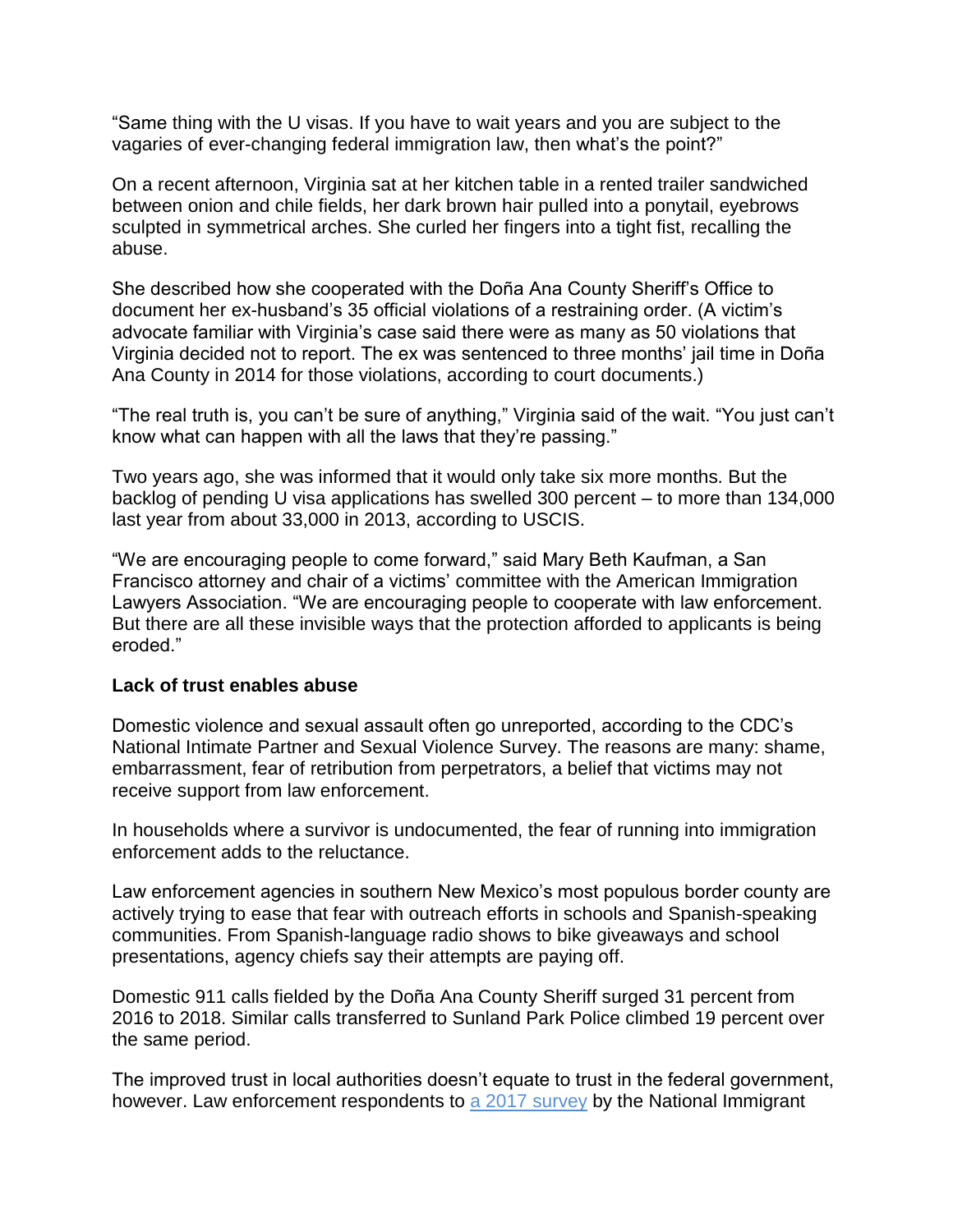Women's Advocacy Project (NIWAP) at American University reported a more than 20 percent drop over the previous year in immigrants' willingness to make a police report, participate in investigations or work with prosecutors.

In Doña Ana County, domestic violence shelter La Casa has seen "a huge drop" in clients petitioning for immigration relief including the U visa, according to the shelter's advocates.

"You have a lot of survivors that are afraid to report and to even reach out to help," said Jessica Barnhill, a victim's advocate at La Casa. "The stress is also passed on to the children, knowing that their parents are undocumented."

In a recent case, four Sunland Park sisters were sexually abused for years by a man they called "uncle." The girls never told a soul – not even one another – because the worst threat wasn't what Juan Pablo Garnica allegedly did but what he swore he would do: report their undocumented parents to the Border Patrol, according to a detective's affidavit.

In May, Garnica, 41, pleaded not guilty in Third Judicial District Court to 16 counts of criminal sexual contact of a minor, criminal sexual penetration of a child, false imprisonment and bribery of a witness in the case of the four sisters.

The affidavit by Sunland Park Det. Daniel Perez details allegations of what the girls endured between the ages of 11 and 16. "Juan threatened to call Border Patrol on her parents if she were to say anything or report him," Perez stated.

"Certainly, he did have power over them as far as stopping them from reporting any issues – until the 11-year-old made an outcry to her friends first," he told Searchlight in an interview. "The friends did the right thing to report it to the [elementary] school staff."



Efforts by local law enforcement to earn the trust of immigrant communities inevitably chafe against the harsh tone and tack of the federal government. Since 2016, arrests of unauthorized immigrants with no criminal record have surged 146 percent in New Mexico and West Texas and 248 percent nationwide.

ICE administrative arrests\* in New Mexico and West Texas, 2013-2018 Data source: U.S. Immigration and Customs Enforcement

\* an administrative arrest is the arrest of an undocumented immigrant in civil violation of immigrant law.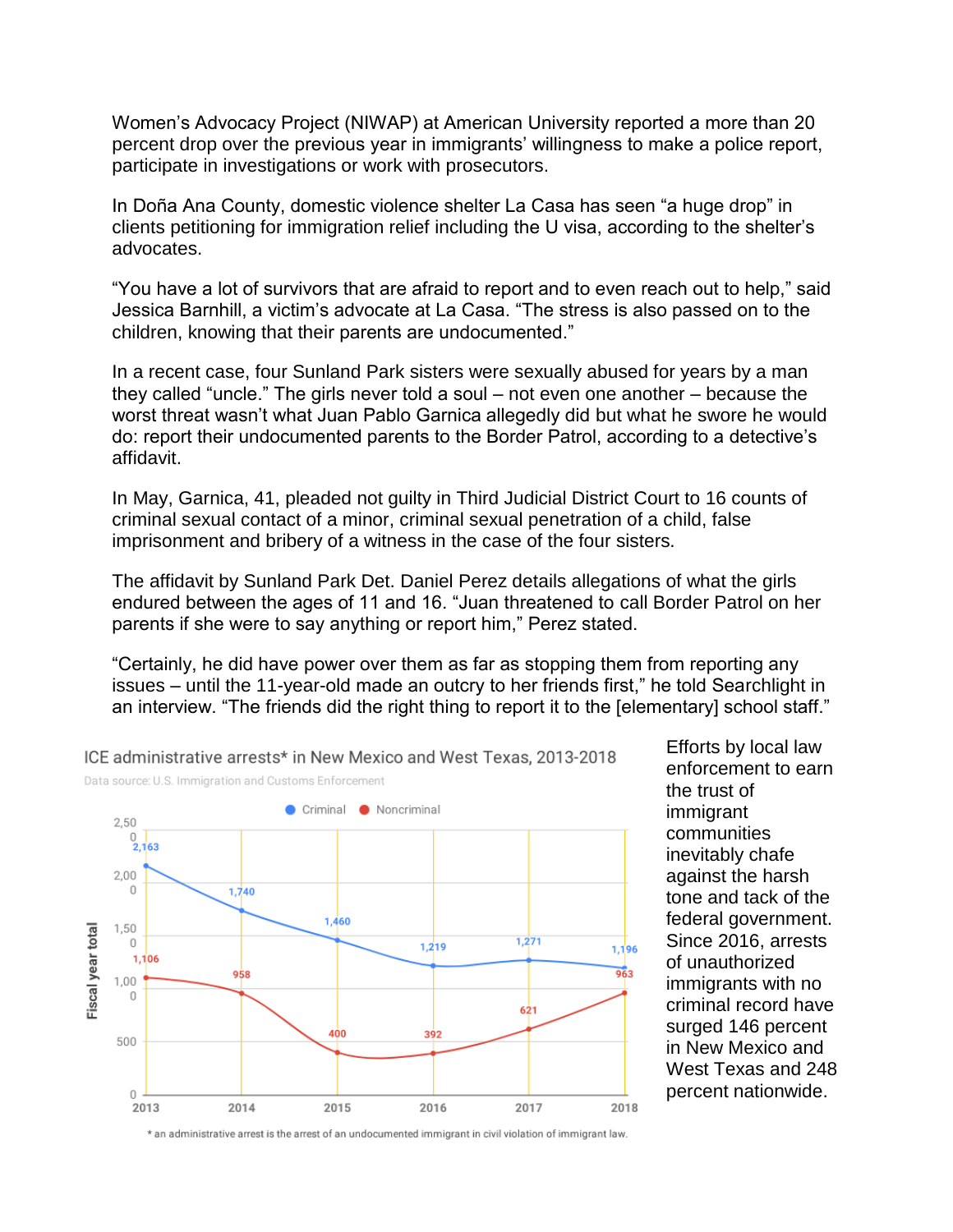"That use of fear of deportation as a way to manipulate victims has been always there," said Leslye Orloff, director of NIWAP. "The difference is the threats have become much more effective."

## **Walling off assistance**

The policy changes that have slowed the process for so many U visa applicants stem from the implementation of Trump's earliest executive orders on immigration.

The government is demanding more records, more evidence, more proof of trauma and documented treatment. When any one of these elements is missing, USCIS now says it has the right to deny applications outright. What's more, immigration judges no longer have the same discretion to continue cases – that is, put off a decision – while a U visa is pending.

Attorneys fear this will lead to more victims being deported.

"They are being incredibly strict on the requirements of showing that a victim's trauma is ongoing as a result of the domestic violence or the crime they suffered," said Imelda Maynard, attorney with Catholic Charities of Southern New Mexico.

"They want to see the client is in ongoing therapy," she said. "That is unrealistic. They're undocumented, and they don't speak English. Finding free, Spanish-speaking mental health services is really difficult."

For its part, U.S. Immigration and Customs Enforcement maintains that little has changed in its policy around protecting victims of crime. In an [email,](http://niwaplibrary.wcl.american.edu/pubs/ice-memo-april-2019-memo-on-crime-victims/) the agency told Searchlight that two memos that protect immigrant crime victims from deportation, dating to [2009](http://niwaplibrary.wcl.american.edu/pubs/adjudicating-stay-requests/) and [2011,](http://niwaplibrary.wcl.american.edu/pubs/dhs-memo-june-17-2011-prosecutorial-discretion-for-victims/) remain in effect.

"ICE has long recognized the importance of victims and witnesses and the critical role they play in successful investigations and prosecutions," ICE said in the statement.

USCIS is taking an average of four years to adjudicate U visa applications. Getting the visa can take many years more, thanks in part to an annual cap on U visas of 10,000 – a limit advocates say doesn't reflect the number of crime victims who could be eligible.

When lawmakers created the U visa in the early 2000s, there was little data on immigrant victims of crime; the limit was considered a starting point.

"The cap is absolutely too low for what we have learned since 2000 is the need among immigrant crime victims who could qualify and would cooperate with law enforcement," Orloff said.

Technically, U visa applicants can be deported and continue to wait for the visa in their home country. But for victims of domestic violence, that can mean leaving children who are U.S. citizens behind with their abuser or burdening a family member. Survivors who